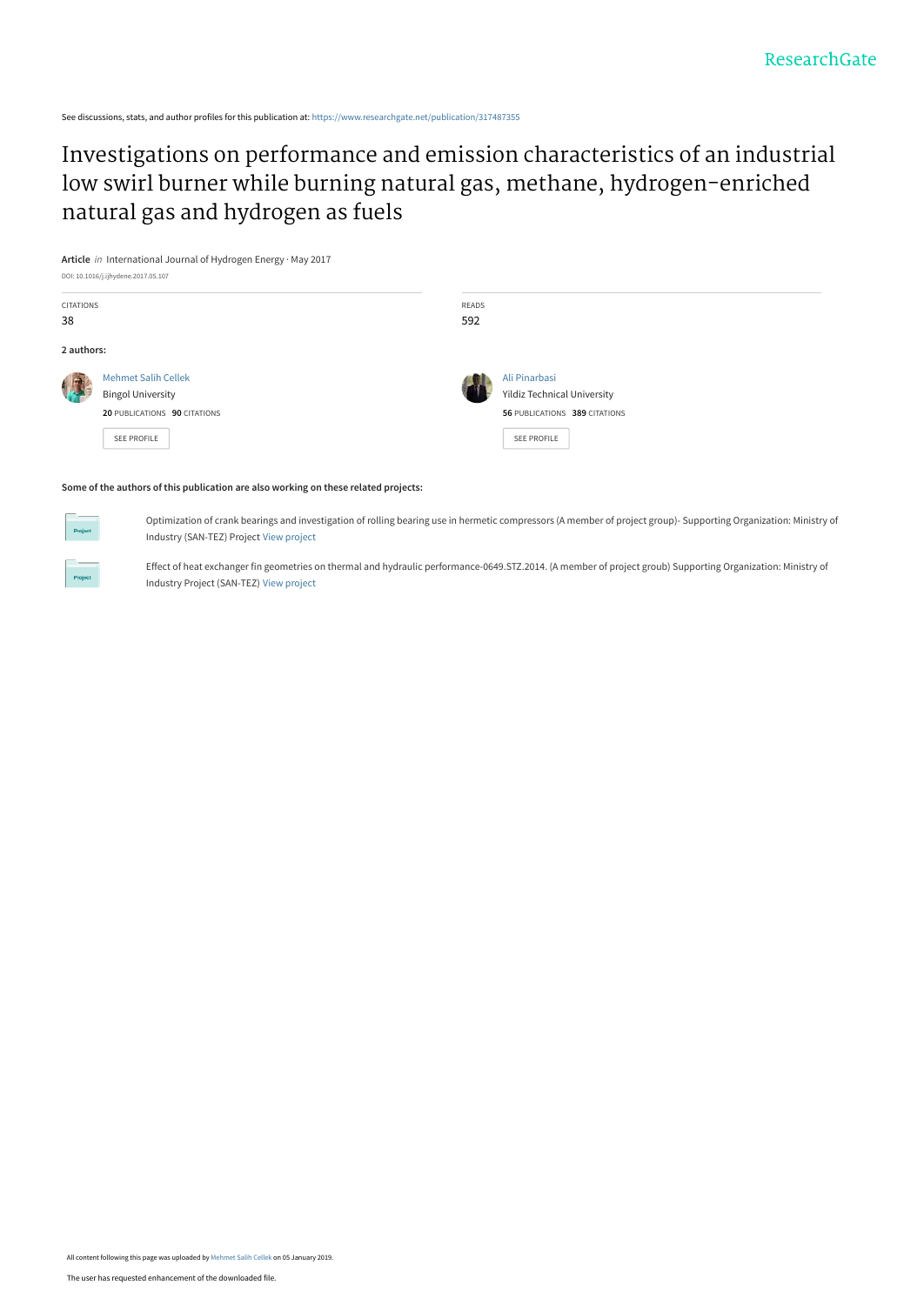INTERNATIONAL JOURNAL OF HYDROGEN ENERGY XXX  $(2017)$  I-14



Available online at [www.sciencedirect.com](www.sciencedirect.com/science/journal/03603199)

# **ScienceDirect**

journal homepage: <www.elsevier.com/locate/he>



# Investigations on performance and emission characteristics of an industrial low swirl burner while burning natural gas, methane, hydrogen-enriched natural gas and hydrogen as fuels

# Mehmet Salih Cellek\*, Ali Pınarbaşı

Heat and Thermodynamics Division, Department of Mechanical Engineering, Mechanical Engineering Faculty, Yildiz Technical University, Yildiz, Besiktas, Istanbul 34349, Turkey

# article info

Article history: Received 9 March 2017 Received in revised form 24 April 2017 Accepted 14 May 2017 Available online xxx

Keywords: LSB Natural gas Methane Hydrogen Hydrogen-enriched Eddy Dissipation method

#### ABSTRACT

Although many detailed chemical reaction mechanisms, skeletal mechanisms and reduced mechanisms are available in the literature to modeling the natural gas, they are computational expensive, required high power computing especially for three dimensional complex geometries with intense meshes. For example, though the DRM19 reduced mechanism does not include NO and  $NO<sub>2</sub>$  species, it includes 19 species and 84 reactions. On the other hand, Eddy Dissipation combustion model in which the overall rate of reaction is mainly controlled by turbulent mixing can be utilized as a practical approach for fast burning and fast reaction fuels such as natural gas. Unlike fossil fuels, hydrogen is a renewable energy and quite clean in terms of carbon monoxide and carbon dioxide emissions. However, numerical and experimental studies on hydrogen combustion in burners are very restricted. In this study, the combustion of natural gas in an industrial low swirl burner-boiler system has been experimentally investigated. The results obtained from the experimental setup have been utilized as boundary conditions for CFD simulations. With the use of Eddy Dissipation method, methane-air-2-step reaction mechanism is used for modeling of natural gas as methane gas and the reaction mechanism has been modified for natural gas considering the natural gas properties to reveal the similarities and differences of both fuels in modeling. In addition, the combustion performances of natural gas with the use of full and periodic models, which are geometric models of the burner-boiler pair, are compared. Moreover, in order to reveal the effect of the hydrogenenriched natural gas and pure hydrogen on the performance of low swirl burner-boiler considering the combustion emissions, four various gas contents (thermal load ratio: 75%  $NG + 25\%H_2$ , 50%NG + 50%H<sub>2</sub>, 25%NG + 75%H<sub>2</sub>, 100%H<sub>2</sub>) at the same thermal load have been investigated. The turbulent flames of the industrial low swirl burner have been studied numerically using ANSYS Fluent 16.0 for the solution of governing equations. The results obtained in this study show that with the utilizing Eddy Dissipation method, natural gas can be modeled as methane gas with well-known methane-air-2step reaction mechanism or as natural gas with modified methane-air-2step reaction mechanism with approximate results. Additionally, the use of periodic boundary condition, which enables

\* Corresponding author.

E-mail addresses: [mscellek@gmail.com,](mailto:mscellek@gmail.com) [alipnrbs@yildiz.edu.tr](mailto:alipnrbs@yildiz.edu.tr) (M.S. Cellek). <http://dx.doi.org/10.1016/j.ijhydene.2017.05.107>

0360-3199/© 2017 Hydrogen Energy Publications LLC. Published by Elsevier Ltd. All rights reserved.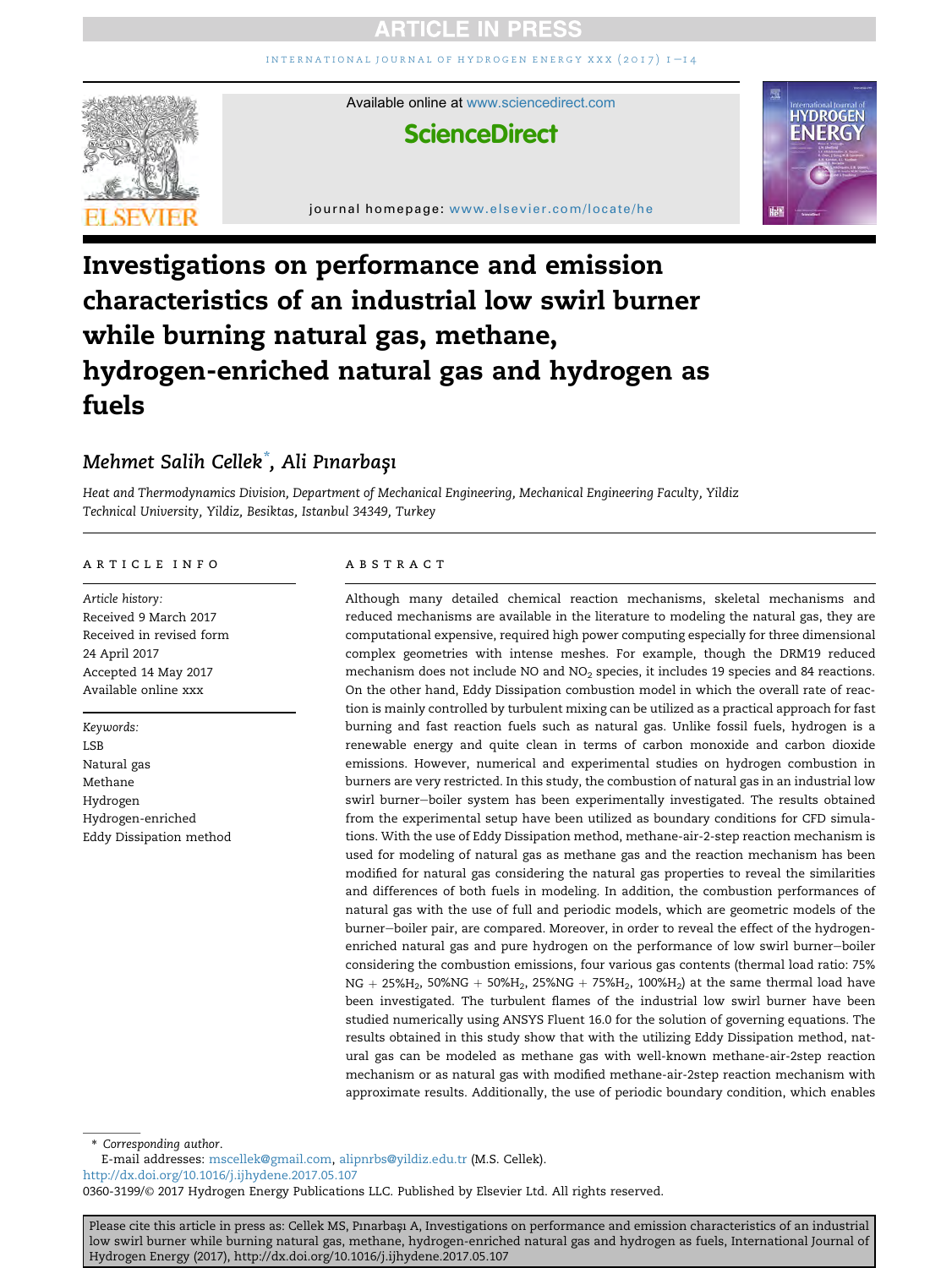studying with 1/4 of geometric model, gives satisfactory results with less number of meshes when compared to the full model. Furthermore, in the case of using hydrogenenriched natural gas or pure hydrogen instead of natural gas as the fuel, the combustion emissions of the burner-boiler such as CO and  $CO<sub>2</sub>$  are remarkably decreasing compared to the natural gas. However, the NOx emissions are significantly increasing especially due to thermal NO.

© 2017 Hydrogen Energy Publications LLC. Published by Elsevier Ltd. All rights reserved.

## Introduction

On one hand, the combustion emissions of fossil fuels and their atmospheric damage continue to increase, on the other hand, the gradual depletion of fossil fuels such as coal, crude oil and natural gas has become one of the most worrisome and controversial issues of our time.

The use of carbon based fuels such as carbon dioxide  $(CO<sub>2</sub>)$ and carbon monoxide (CO) lead to continuous increase in the emissions of greenhouse gases. While the impact of the  $CO<sub>2</sub>$ on global warming is significant, the effect of CO is very low. However the CO has significant indirect effects. Namely, it reacts with OH radicals in the atmosphere, and decreases the amount of them. Since OH radicals behave as an inhibitor to diminish the strong greenhouse gases such as methane. In addition, CO is able to spearhead the formation of the tropo-spheric greenhouse gas 'ozone' [\[1\].](#page-13-0) Therefore, environmentally friendly, new alternative energy sources are needed.

By the way, hydrogen is a renewable synthetic fuel that has recently attracted attention and required more field-tested, and can be used as an alternative fuel for many areas. Unlike fossil fuels, due to containing only water vapor as combustion emission while burned with oxygen, hydrogen is known as environment friendly and zero emission future green fuel <a>[\[2\]](#page-13-0)</a>. Therefore, the use of hydrogen fuel instead of carbon-based fuels can be considered as the most effective way to prevent hazardous emissions such as  $CO<sub>2</sub>$ , CO, Sulphur oxide and organic acids  $[3-5]$  $[3-5]$  $[3-5]$  when faced up increasing power requirements [\[6\].](#page-13-0)

The combustion of hydrogen in engines, burners and gas turbines forms also nitrogen oxides (NOx) together with water vapor as combustion products. However, hydrogen fuel cell vehicles (HFCV) do not produce air pollutants, they emit only water vapor and leaked hydrogen [\[7\]](#page-13-0). Besides, in the fuel cell the reaction between hydrogen and oxygen is very controlled and happens at much slower rate, however, the reaction is rapid and uncontrolled in the internal combustion engines [\[8\]](#page-13-0). The performance of the fuel cell system mainly rely on the pressure, stoichiometry and humidity, cell operation temperature, temperature of reactant of gases and geometry of the components [\[9\].](#page-13-0)

Hydrogen can be produced with different methods such as reforming natural gas, partial oxidation of liquid fuels, gasification of coal or biomass [\[10\]](#page-13-0) and using renewable resources. Additionally, a few methodologies in advances such as chemical, biological, electrolytic, photolytic and thermochemical can be utilized for its production [\[11,12\].](#page-13-0) Although the most significant problem to think hydrogen as a fuel is storage, many innovative research and advancement work are going on for recognizing the most economical and highly efficient storage routes such as compressed gas, cryogenic, metal hydrides, carbon nanotubes proposed by Sharma and Ghoshal [\[11\]](#page-13-0).

By taking into consideration the progress of alternative fuels, hydrogen and hydrogen-blended hydrocarbon fuels are greatly draw attention by many researchers. Yilmaz and Ilbas experimentally investigated the effects of excess air ratio, thermal power and fuel composition on the combus-tion chamber using hydrogen-methane mixed fuels [\[13\]](#page-13-0). It was observed that the increase of hydrogen in fuel composition increases the overall chamber temperatures while increase of excess air decreases the corresponding temperatures. Thermal power was found to have no influence on the chamber temperatures. In the another study of the same authors [\[14\]](#page-13-0), as an extension for their previous study, increase of hydrogen composition in fuel was found to reduce the CO emissions by lowering methane composition in fuel. NO emissions were also found to be lower than the pure hydrogen combustion case. Additionally, in their numerically investigated study [\[15\]](#page-14-0),  $k-e$  and P-I models are found to have the most successful results compared with experimental study for turbulence and radiation models respectively. Flame temperature was increased by adding hydrogen to the fuel. Hydrogen addition was also found to reduce  $CO<sub>2</sub>$  and increase  $H<sub>2</sub>O$  amount in combustion gases as observed by the numerical results. Bouras et al. [\[16\]](#page-14-0) investigated coupled models namely LES and PDF model that give satisfactory agreement with the experimental data for the reference case. In addition, it is stated that increasing amount of hydrogen in the methane affected the chemical and physical data of the reactive system. Furthermore, hydrogen addition in the fuel in the reactive mixture resulted in rising the temperature and velocity of the burning gases and decreasing the emission of CO gases. Haj Ayed et al. [\[17\]](#page-14-0) studied the effect of burner design parameters and combustion models on flame structure, flow field and NOx emissions of micromix hydrogen combustion. A fuel injector with diameter of 0.3 mm was tested in micromix burner under atmospheric conditions for a low energy density. Numerically analyzed study showed that the flame structure and the level of NOx emission in hydrogen combustion helped to understand flow characteristics in order to reveal further burner performance optimization. Besides, Haj Ayed et al. [\[18\]](#page-14-0) examined the effect of the different design parameters of the high energy density micromix burner having injector diameter of 1 mm on the NOx emission and flame structure numerically. The findings showed that while the micromix burner proofed its dry-low-NOx level while the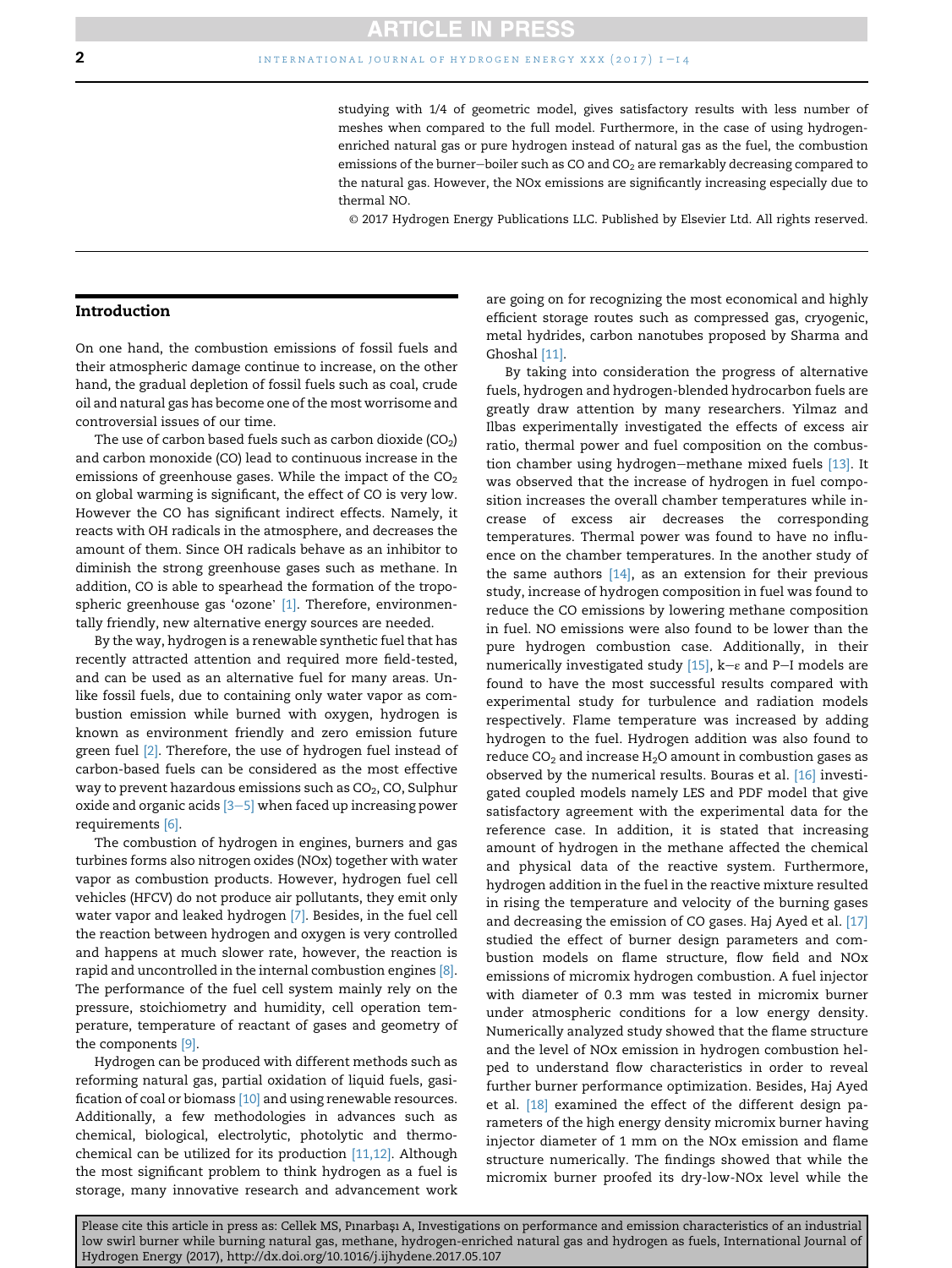energy density increased. Increased energy density caused thicker and longer flame and higher temperature because of NO formation. Sandalcı and Karagöz [\[3\]](#page-13-0) experimentally studied the effect of hydrogen energy fraction on indicated thermal efficiency,  $CO$ ,  $CO<sub>2</sub>$  and smoke emissions by using a diesel engine which was operated with 1300 rpm constant engine speed and 5.1 kW constant indicated power. The results revealed that indicated thermal efficiency of the engine, indicated specific CO,  $CO<sub>2</sub>$  and smoke emissions decrease. However, the isfc and NOx values (for %36 and 46%, respectively) increase with an increasing hydrogen energy fraction. Moreover, it was observed that peak heat release rate rises with increasing hydrogen energy fraction. Coppens et al. [\[19\]](#page-14-0) examined experimentally and computationally the determination of hydrogen enrichment from 0% to 35% in cellular premixed flames of  $CH_4 + O_2 + CO_2$  and adiabatic flat on propagation speeds. Increasing of hydrogen content in fuel led to reduction of the mean cell diameter, increment of the cell number and increment of the laminar burning velocities. Schefer et al. [\[20\]](#page-14-0) numerically analyzed the effects of hydrogen enrichment on methane with in a 45-degree lean premixed swirly burner. They presented that while increasing of hydrogen amount in a fuel by 13.8% led to raise OH concentration by 44% and the lean stability limit decreased with the hydrogen addition. Ouimette and Seers [\[21\]](#page-14-0) studied the effects of five different fuels  $H_2/CO/CO_2$  over a wide range of equivalence ratio for partially premixed laminar flames. The results show that the flame temperature and flame height are diminished with the addition of  $CO<sub>2</sub>$ however their change are less important with the ratio of  $H_2$ / CO. Additionally, the EINOx level is decreased with the addition of  $CO<sub>2</sub>$  for whole range of equivalence ratios. On the other hand, the EINOx level decreased only for  $\Phi \leq 2.0$  with the increase in  $H_2$ /CO ratio. Moreover the flame appearance changes with the variation of  $H_2/CO$  and addition of  $CO_2$ . Dutka et al. [\[22\]](#page-14-0) investigate emissions of NOx and characterises the turbulent flow field with partially premixed bluff body (PPBB) burner. The obtained results based on this study show that lance position relative to the burner throat influence the NOx and CO emissions. To decrease the burner lance position accelerate the air flow result in decreasing the NOx emissions but negatively affecting the flame stability and condition of combustion. Additionally, the NOx are increased with the presence of the secondary ports for CH4 but the situation reverses for the  $H_2$  combustion. Moreover, the NOx emissions increase with the increase in the temperature of the chamber for  $CH<sub>4</sub>$  and  $H<sub>2</sub>$ .

Intensive experimental studies maintained by many researches for more specific combustion cases, on the other hand, recent development in computer technology such as workstation and high performance computing cluster, Computer Aided Design (CAD) and Computational Fluid Dynamics (CFD) lead to specific important facilities to design of any machines or investigate the complex and the high turbulence internal flows. CAD and CFD allow not only interpreting design procedure and the internal flow but also enable optimizing the product components with less cost and waste of time before the manufacturing stage [\[23\].](#page-14-0)

It can be seen from the literature that hydrogen is a new alternative energy source and it is required more field-tested for evaluation potential usage in many area. Although there are several studies focused on the hydrogen combustion in gas turbine combustor, a few ones are related to specific burner combustion. In other words, the studies about hydrogen-enriched natural gas combustion especially for burner and boiler are very restricted in the literature. Therefore, this study contributes to this area. In additional revealing the advantage of the periodic model over the full model, the combustion characteristics of methane, natural gas, and pure hydrogen and hydrogen-enriched natural gas composite fuels have been investigated by means of ANSYS FLUENT 16 [\[24\]](#page-14-0) in a low swirl burner-boiler combustion system.

# Experimental test rig, fuels and uncertainties

In this study, the simulated burner and boiler were supplied by the company of Termo-Heat Isi San. A.S [\[25\]](#page-14-0) which also produces the existing ECOSTAR labeled burner. In the experimental part of this study, only natural gas tests were carried out to validate CFD results. The experimental results obtained from the test results were used as boundary conditions for CFD analyzes that are the investigations on the effects of various fuels such as 100% of methane, 100% of natural gas, 100% of hydrogen and hydrogen-natural gas blending fuels (heat load ratio: 75% NG – 25% H<sub>2</sub>, 50% NG – 50% H<sub>2</sub> and 25%  $NG - 75\% H<sub>2</sub>$ ) at constant burner load (1085 kW) and under the same boiler cooling conditions. The emission levels (NOx, CO,  $CO<sub>2</sub>$ ) were utilized as performance indicators for the both experiments and numerical studies. The experimental test rig is presented in Fig. 1. Besides, utilized natural gas for both experimental tests and modeling are presented in [Fig. 2](#page-4-0). The properties of the studied fuels are shown in [Table 1.](#page-4-0) Accuracies of the measurements and the uncertainties in the calculated results are shown in [Table 2.](#page-4-0)

## Geometrical model of the burner and boiler

The geometry of the burner and boiler considered for the numerical calculations for this study is based on the CAD



Fig.  $1 -$  The experimental test rig installed in the company of Termo-Heat Isi San. A.Ş.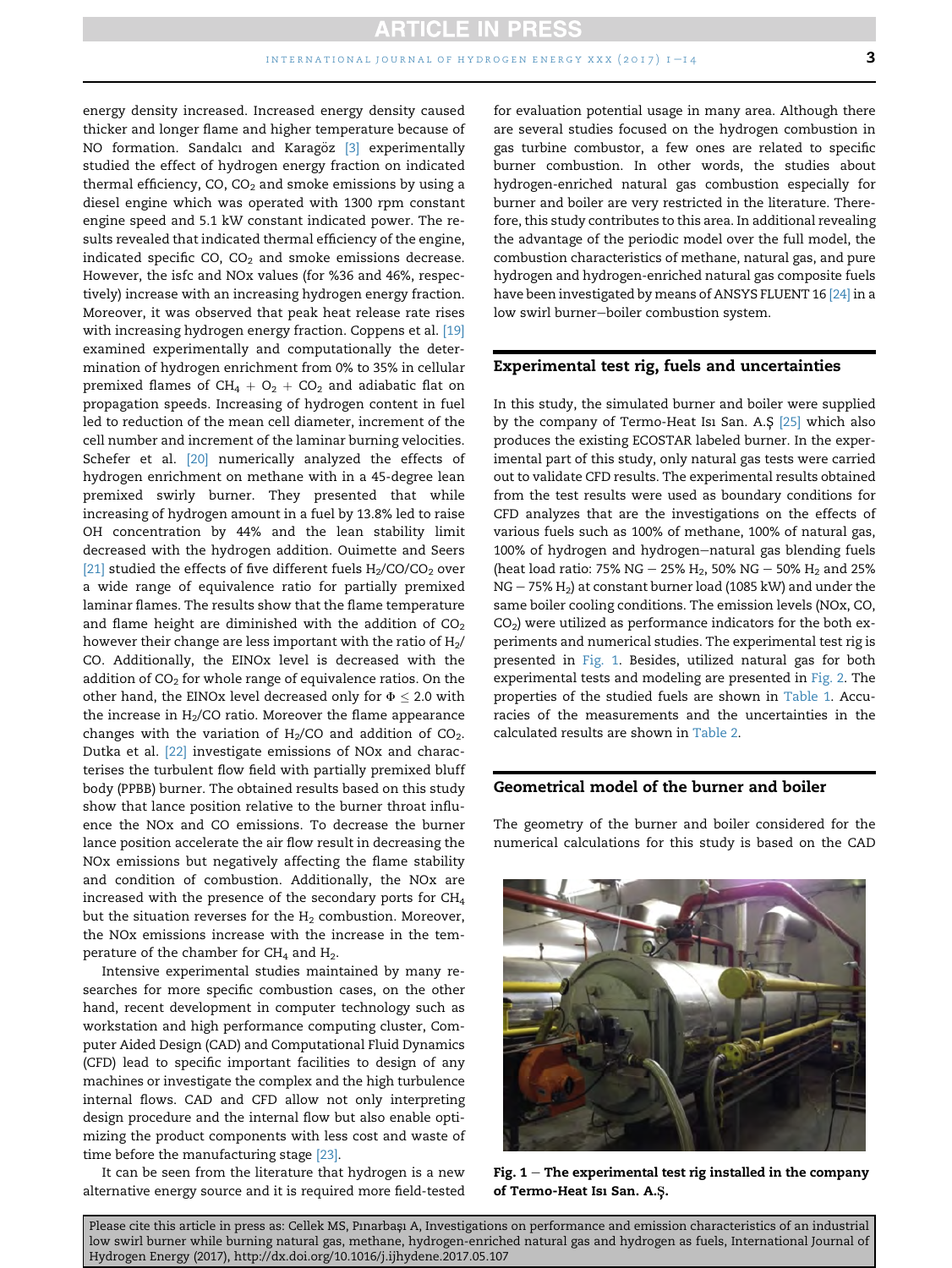#### <span id="page-4-0"></span>**4** [international journal of hydrogen energy xxx \(2017\) 1](http://dx.doi.org/10.1016/j.ijhydene.2017.05.107)  $-$  14



Fig. 2 – Components of natural gas  $[26]$  used in testing and numerical simulations.

modeling of ECO 45 GC 3b labeled ECOSTAR burner. An oxidizer and sufficient amount of heat is required to initiate the chemical reaction chain. Therefore, oxidizer air is fed into the boiler from outer annular side of the burner, whereas fuel is injected from inner side of the burner with the use of eight separated nozzles. A swirler is used to obtain a better air-fuel mixture. Additionally a disc is used to prevent flame flash back. Diameters of the swirler, disc, fuel and air pipes are 66 mm, 125 mm, 35.9 mm, and 144 mm respectively. Although the boiler length is 2300 mm, the water cooling part is 2100 mm as shown in [Fig. 3](#page-5-0)(a). The diameters of the boiler, smoke pipe and stack are 580 mm, 51 mm and 406 mm, respectively. The model of the burner and boiler is shown in [Fig. 3\(](#page-5-0)a) and (b). Besides, ignition electrodes are utilized as heat source for the ignition of the gaseous fuel, which works on the principle of the ignition by high-voltage flashover <a>[\[29\]](#page-14-0)</a>. The ignition electrode and ionization probe are positioned together in front of the burner in the combustion chamber.

The burner and boiler geometries have circular cross section. The number of fuel nozzles is eight with the equal radial angles of 45°. To take advantage of this situation, the full model of the burner and boiler geometries has been divided into 4 equal parts after some modifications to adapt to the periodic boundary condition. The 1/4 geometric model derived from the full model (FM) is considered as a periodic model (PM). The modification was related to assumptions of smoke tube number (FM: 26, PM: 28) and size (PM: Equal diameters), swirl blade number (FM: 13, PM: 12) to decrease the number of mesh and computational time.

| Table 2 – Accuracies of the measurements and the |
|--------------------------------------------------|
| uncertainties in the calculated results.         |

| Measured<br>parameter       | Measurement<br>devices           | Range                                                                | Accuracy                       |
|-----------------------------|----------------------------------|----------------------------------------------------------------------|--------------------------------|
| Q gas<br>Q cooling<br>water | Sensyflow iG<br>ProcessMaster300 | Max. $6500 \text{ Nm}^3/\text{h}$<br>Max. $600 \text{ m}^3/\text{h}$ | $+0.3\%$ Vol.<br>$+0.4\%$ Vol. |
| O <sub>2</sub>              | NOVA plus                        | $0 - 21%$                                                            | $+0.2\%$ Vol.                  |
| CO                          | NOVA plus                        | $0 - 300$ ppm                                                        | $\pm 2$ ppm                    |
| CO                          | NOVA plus                        | 0-4000 ppm                                                           | $\pm 100$ ppm                  |
| CO <sub>2</sub>             | NOVA plus                        | $0 - 3%$                                                             | $+0.5\%$ Vol.                  |
| NO.                         | NOVA plus                        | $0 - 300$ ppm                                                        | $\pm 2$ ppm                    |
| NO.                         | NOVA plus                        | $0 - 1000$ ppm                                                       | $\pm 5$ ppm                    |
| NO <sub>2</sub>             | NOVA plus                        | $0-200$ ppm                                                          | $\pm 5$ ppm                    |
| CH <sub>4</sub>             | NOVA plus                        | $0 - 3%$                                                             | $+0.03\%$ s                    |
| $T_{\rm air}$               | NOVA plus                        | $0 - 100 °C$                                                         | $+1\degree C$                  |
| $\mathrm{T_{smooke}}$       | NOVA plus                        | $0 - 650 °C$                                                         | $+2 °C$                        |
| Calculated<br>result        |                                  |                                                                      | Uncertainty                    |
| Burner load                 |                                  |                                                                      | $\pm 0.3\%$                    |
| <b>NOx</b>                  |                                  |                                                                      | $\pm$ 7 ppm                    |

#### Numerical methods and boundary condition

Numerical calculations are carried out by the use of ANSYS Fluent 16 [\[24\],](#page-14-0) which has a comprehensive application area of CFD, integrated with the NOx post processor. Due to Mach number is smaller than 0.2, at the burner inlets, the density of the species is determined with incompressible ideal gas assumption [\[30,31\].](#page-14-0) While the absorption coefficient was selected as 0.5 for the natural gas-hydrogen fuel compositions and 0.45 for the pure hydrogen, scattering coefficients were chosen as 0.01  $m^{-1}$  for these cases [\[32\]](#page-14-0). Additionally, wsggm-domain-based was utilized for absorption coefficients of natural gas and methane, while scattering coefficients were taken as 1e-09 for both cases. Velocity inlet is defined for air and fuel boundary conditions based on the mass flow rates of fuel and air. Pressure outlet is defined for the outlet boundary conditions. The experimental and numerical studies utilized under lean conditions ( $\phi = 0.833$ ) condition. The temperatures of inlet air, inlet fuel and boiler wall surface are 291 K, 292 K and 373.65 K, respectively. The thermal load of the burner was taken constant as 1085 kW for all fuel combustions. The steady-state, Reynolds averaged Navier-Stokes equations for mass, momentum, energy and scalar transport are utilized to describe the flow physics.

To use an appropriate radiation model among P1, Rosseland, Discrete Ordinates (DO) and Discrete Transfer (DTRM) models in the problem, optical thickness aL is a good clue. Where a the absorption coefficient and L is length scale of the

| Table $1$ – Some properties of the simulated fuels at 25 °C. |                                |                                      |                                     |                                      |  |  |
|--------------------------------------------------------------|--------------------------------|--------------------------------------|-------------------------------------|--------------------------------------|--|--|
| Fuel                                                         | Density ( $\text{kg m}^{-3}$ ) | Net heating value<br>(MJ $kg^{-1}$ ) | Molecular weight<br>$(kg kg mol-1)$ | Adiabatic flame<br>temperature $(K)$ |  |  |
| Methane                                                      | 0.667                          | 50.01                                | 16.043                              | 2223 [27]                            |  |  |
| Natural gas                                                  | 0.708                          | 49.73                                | 16.989                              | 2233 [28]                            |  |  |
| Hydrogen                                                     | 0.081                          | 120                                  | 2.016                               | 2370 [27]                            |  |  |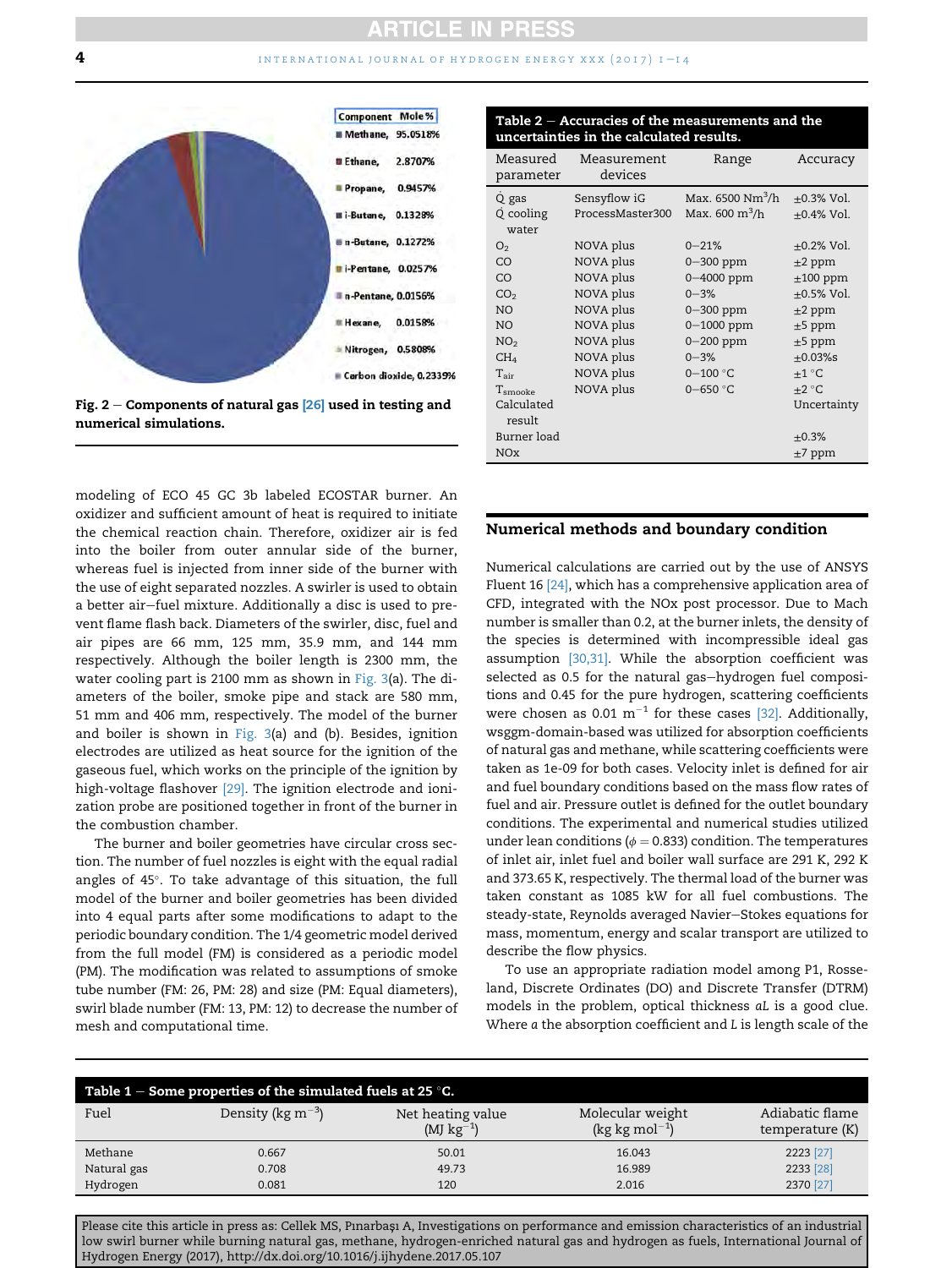#### INTERNATIONAL JOURNAL OF HYDROGEN ENERGY XXX  $(2017)$   $1-14$  5

<span id="page-5-0"></span>

Fig.  $3$  – Periodic model (a) of the burner and boiler and mesh generation (b).

domain. For flow in a combustor, L is the diameter of the combustion chamber. P1 model is suitable for  $aL > 1$ , and Rosseland model for  $aL\gg1$  whereas for the optical thin cases  $(al < 1$ ), only the DTRM and DO models are convenient. Although the use of the DO model requires high computational cost and CPU-intense, it can be preferred among others because of the many advantages such as account for scattering, particulate effect, semi-transparent walls, specular walls, non-gray radiation and localized heat sources [\[33\].](#page-14-0) Thus, DO model used for the radiation model in this study  $(al < 1)$  may be written as:

$$
\nabla \cdot (I(\overrightarrow{r}, \overrightarrow{s})\overrightarrow{s}) + (a + \sigma_s)I(\overrightarrow{r}, \overrightarrow{s}) = an^2 \frac{\sigma T^4}{\pi} + \frac{\sigma_s}{4\pi} \int_{0}^{4\pi} I(\overrightarrow{r}, \overrightarrow{s}) \Phi(\overrightarrow{s}, \overrightarrow{s}) d\Omega
$$
\n(1)

Large radial pressure gradient occur in the axial and radial direction due to high level of the rotation flow result in distribution of the swirl or rotation in the flow field. This may cause instabilities in the solution process. To use PRESTO! scheme which is well-suited for the steep pressure gradients involved in swirling flows may introduce a solution strategy [\[33\].](#page-14-0) Therefore PRESTO! is used for the pressure spatial discretization. Coupled is used as pressure-velocity coupling.

The turbulence flow with significant amount of swirl should be considered using one of the advanced turbulent models such as RNG k- $\varepsilon$  model, realizable k- $\varepsilon$  model or Reynolds Stress Model (RSM). The convenient choice relies on the importance of the swirl, which can be measured by the swirl number. If the swirl number is less than 0.5 namely moderate swirl, not only realizable  $k-e$  model but also RNG  $k-e$  model are more efficient than standard  $k-e$  model. On the other hand, for highly swirling flow  $(S > 0.5)$ , RSM is strongly recommended [\[33\]](#page-14-0). The performance of a low swirl burner-boiler combustion system with the use of Eddy Dissipation method is determined using RNG and realizable  $k-e$ models. The results have been compared with experimental results in Table 3. It is clear that the result obtained with the realizable  $k-e$  turbulence model proposed for moderate swirl flows show a close similarity, on the other hand, the RNG model show quite different when compared with the experimental result. Because of faster convergence and better results, realizable  $k-e$  turbulence model was used for the turbulence model.

Before starting final analysis, different mesh counts were studied for the mesh sensitivity. The predicted axial temperature and NOx profiles for five different nodes (for PM: 668655, 695374, 725406, and 1144642, for FM: 2674862) are presented in [Fig. 4](#page-6-0)(a) and Table 3. The axial temperatures profiles for the 668655 and 695374 nodes display distinct trends, however, the profiles for 725406, 1144642, 2674862 nodes show approximately same trends. Since increasing the number of nodes to more than 725406 does not create a significant effect on solution, 725406 nodes are used in the analysis.

| Table $3$ – Mesh independence and turbulent model<br>results. |                     |              |                    |  |  |
|---------------------------------------------------------------|---------------------|--------------|--------------------|--|--|
| Polyhedral nodes<br>number                                    | Turbulence<br>model | NOx<br>[ppm] | Geometric<br>model |  |  |
| 668655                                                        | Realizable          | 74.64        | <b>PM</b>          |  |  |
| 695374                                                        | Realizable          | 69.61        | <b>PM</b>          |  |  |
| 725406                                                        | Realizable          | 67.38        | <b>PM</b>          |  |  |
| 1144642                                                       | Realizable          | 67.46        | <b>PM</b>          |  |  |
| 2674862                                                       | Realizable          | 67.94        | <b>FM</b>          |  |  |
| 725406                                                        | <b>RNG</b>          | 50.50        | <b>PM</b>          |  |  |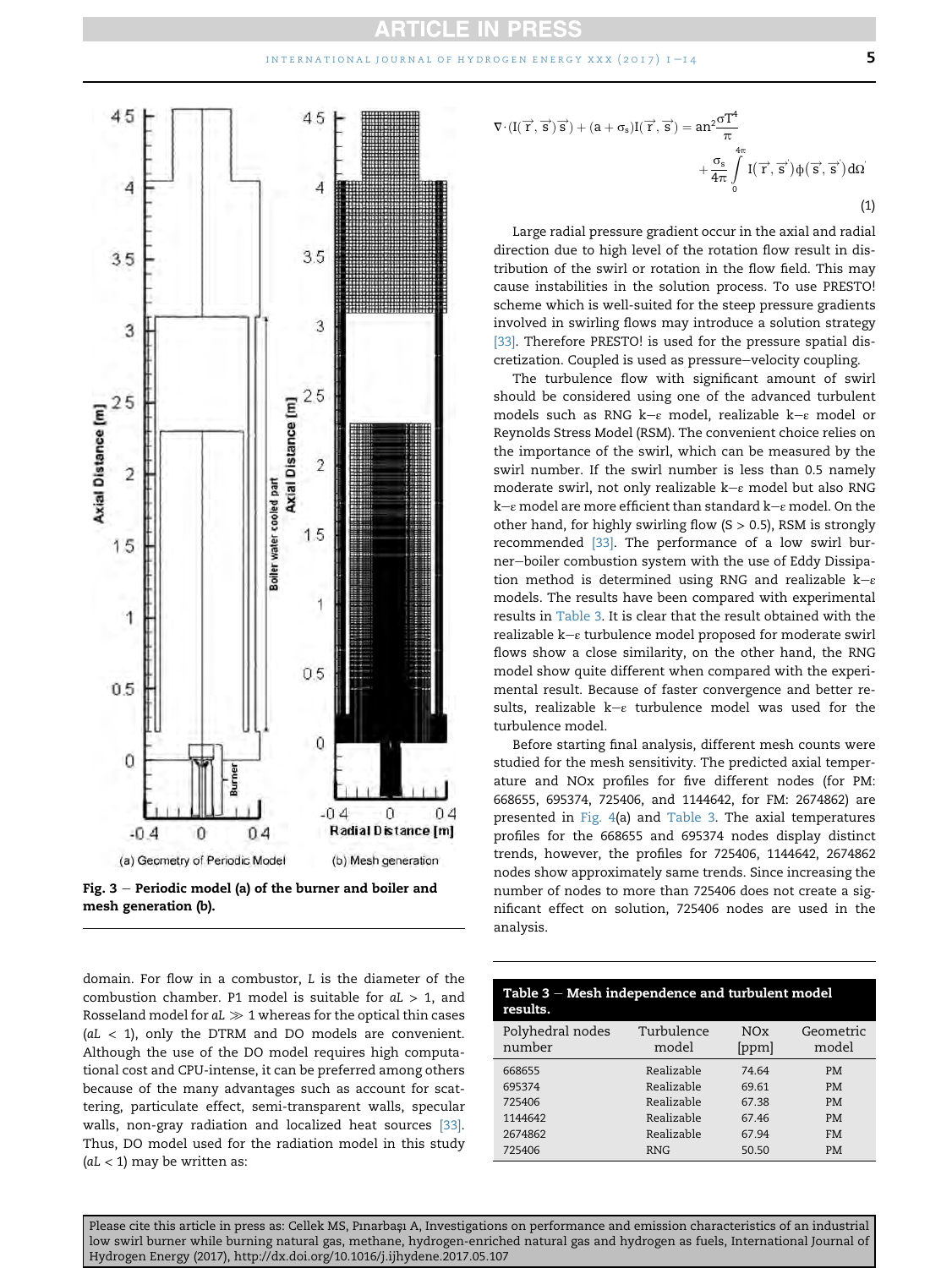<span id="page-6-0"></span>Under-relaxation factors were utilized for the control the update of computed variables at each iteration by the pressurebased solver presented in Table 4. The converging criteria for the equations are 10e-05 whereas; it was 10e-06 for energy and radiation and 10e-08 for the NOx prediction emissions.

#### Combustion modeling

To deal with the conservation equations for the chemical species, local mass fraction of each species  $Y_i$  is anticipated with the use of Fluent through the solution of the convection-diffusion equation for the ith species. The general form of the conservation equations can written as

$$
\frac{\partial}{\partial t}(\rho Y_i) + \nabla \cdot (\rho \overrightarrow{\mathbf{v}} Y_i) = -\nabla \cdot \overrightarrow{J}_i + R_i + S_i \tag{2}
$$

From Eq.  $(7)$ , the first term is the rate of the change, the second term is the net rate of flow (convection). Besides, the first term on the right side of the equation is imply the rate of change due to diffusion, where  $R_i$  is the net rate of production of species i, by chemical reaction and express the rate of change due to other sources [\[31,34\]](#page-14-0). In the turbulent flows with the use of Fluent, the mass fraction is calculated in the following form [\[31\]](#page-14-0):

$$
\overrightarrow{J}_{i} = -\left(\rho D_{i,m} + \frac{\mu_{t}}{Sc_{t}}\right) \nabla Y_{i}
$$
\n(3)

where  $D_{i,m}$  is the diffusion coefficient for species i in the mixture,  $Sc_t$  is the turbulent Schmidt number and  $\mu_t$  is the turbulent viscosity, The default value of  $Sc<sub>t</sub>$  is 0.7.

Species diffusion of the enthalpy has an important effect especially for many multicomponent mixing flows on the flow field and should not be neglected and given by Ref. [\[31\].](#page-14-0)

$$
\nabla \left[ \sum_{i=1}^{n} h_i \overrightarrow{J}_i \right]
$$
 (4)

The combustion process is extremely complex because of the numerous parameters which are directly or indirectly

| Table $4$ $-$ Under-relaxation factors. |      |
|-----------------------------------------|------|
| Pressure                                | 0.6  |
| Density                                 | 0.25 |
| Body forces                             | 0.95 |
| Momentum                                | 0.4  |
| Turbulent viscosity                     | 0.95 |
| Species concentration                   | 0.95 |
| Energy                                  | 0.95 |
| Turbulent kinetic energy                | 0.75 |
| Turbulent dissipation rate              | 0.75 |
| Discrete Ordinates [DO]                 | 0.95 |

affect the phenomena. In additional to fuel and oxidizer, sufficient temperature, turbulence and time is required for a good combustion. Besides, some fuels are fast burning, and the overall rate of reaction is controlled by turbulent mixing. The Eddy Dissipation model assumes that the chemical reaction occurs much faster than reactants mixing which is mainly depend on the turbulence. In this approach, the net rate of production of species i due to reaction r, Ri, r, is given by the smaller of the expressions below:

Based on mass fraction of reactants [\[31\]](#page-14-0):

$$
R_{i,r} = v_{i,r} M_{\omega,i} A \rho \frac{\varepsilon}{k} \min \left( \frac{Y_R}{v_{R,r} M_{\omega,R}} \right)
$$
 (5)

Based on mass fraction of products [\[31\]](#page-14-0):

$$
R_{i,r} = v_{i,r} M_{\omega,i} A B \rho \frac{\varepsilon}{k} \frac{\sum PY_P}{\sum_j^N v_{i,r}^* M_{\omega,j}}
$$
(6)

here, K turbulence kinetic energy,  $\varepsilon$  turbulence dissipation rate,  $Y_P$ ,  $Y_R$  mass fraction of species, A Magnussen constant for reactants (default 4.0), B Magnussen constant for products (default 0.5),  $M_{\omega,i}$  molecular weight, (R), reactants and (P), products [\[31\].](#page-14-0)

One of the common point of Eddy dissipation and Eddy break up model of Spalding [\[35\]](#page-14-0) is the control of the chemical reaction rate which is controlled by the large-eddy mixing time scale  $(k/\varepsilon)$ .



Fig.  $4$  – Comparison of geometric models and fuel characteristics of natural gas and methane considered the temperature distribution and NOx gradients a) axial temperature and NOx gradients for different nodes number b) axial rate of thermal NO and rate of prompt NO on yz plane.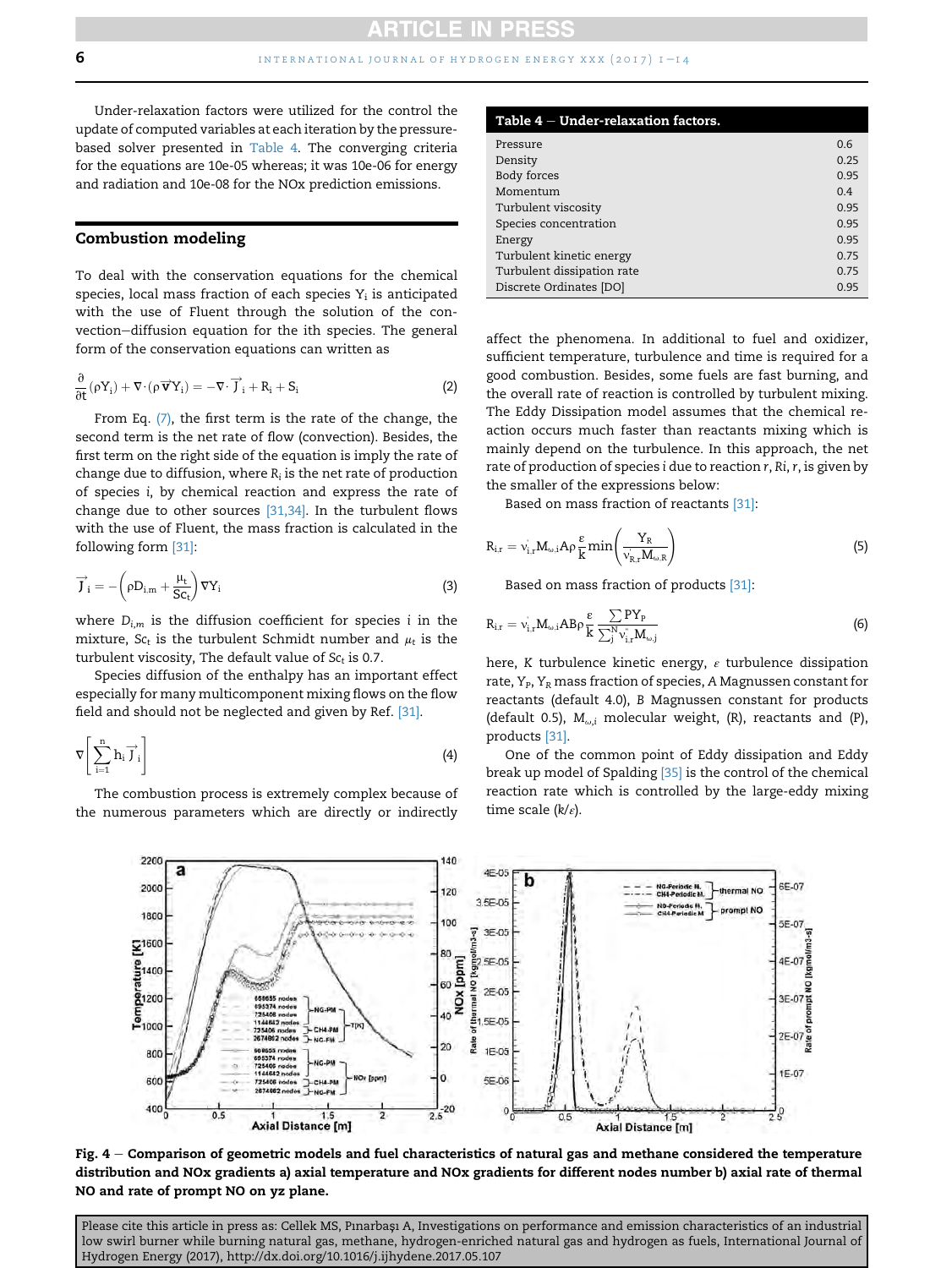<span id="page-7-0"></span>Species transport, Eddy Dissipation method is used for volumetric combustion model with methane-air-2step reaction mechanism for the methane combustion as follows:

$$
CH_4 + 1.5O_2 \rightarrow CO + 2H_2O \tag{7}
$$

$$
CO + 0.5O2 \leftrightarrow CO2
$$
 (8)

The methane-air-2step reaction mechanism is modified in order to utilize for the natural gas combustion defined as follows:

$$
C_{1.058}H_{4.116} + 1.558O_2 \rightarrow 1.058CO + 2.058H_2O
$$
 (9)

$$
CO + 0.5O2 \leftrightarrow CO2
$$
 (10)

To model natural gas-hydrogen blending fuels, additional to modified methane-air-2step reaction, one step hydrogen-air reaction mechanism is utilized for the hydrogen combustion defined as:

 $H_2 + 0.5O_2 \rightarrow H_2O$  (11)

# Results and discussion

#### Natural gas (NG) and methane (CH<sub>4</sub>) combustion

The natural gas is a mixture which naturally includes such gases as methane, ethane, propane, butane, pentane, hexane, nitrogen, carbon dioxide, oxygen, and hydrogen etc. The compositions and quantities of the natural gas can vary from region to region. The components and mole fractions of the natural gas studied in this study are shown in [Fig. 2](#page-4-0). As can be seen from the figure, most of the natural gas is methane gas. Therefore, natural gas is modeled as methane with the methane-air-2step reaction mechanism in one side. On the other side, the reaction mechanism is modified (Eq. (9)) for modeling the composition of natural gas taking into account



Fig. 5 - The effect of the hydrogen-enriched natural gas combustion on the temperature distribution.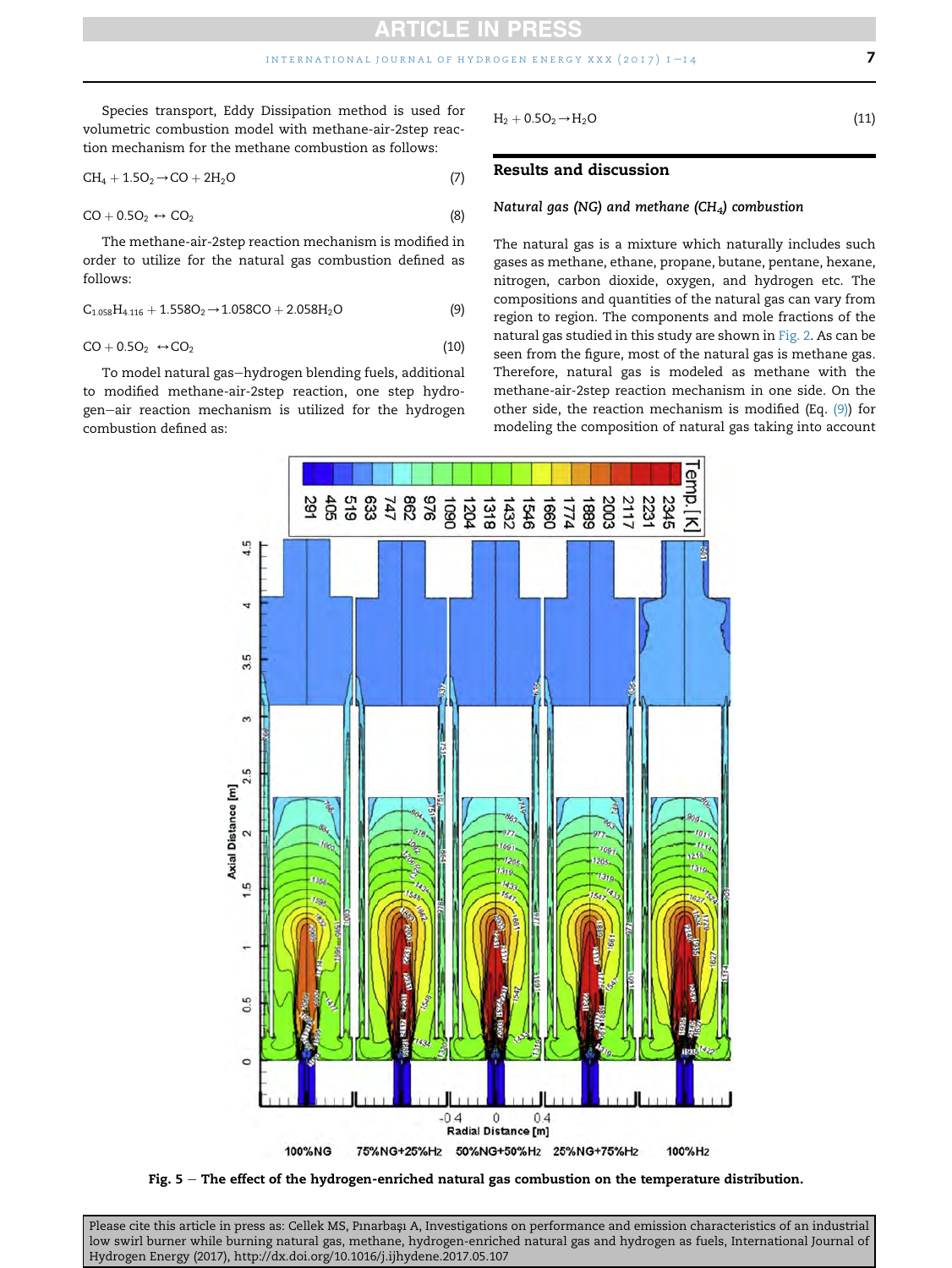<span id="page-8-0"></span>the all species, mixture density, heating value, and molecular weight. In additional to evaluating the combustion characteristics of methane and natural gas, the combustion characteristic of natural gas is investigated with full and periodic models. To evaluate both cases, the results of axial temperature and NOx emission obtained at the center line are given in [Fig. 4\(](#page-6-0)a). From the figures, it can be seen that, temperature distribution and NOx gradients for both geometrical models are so close to each other considered the axial temperature and NOx distributions. Additionally, the results of maximum flame temperature (PM: 2173.24 K, FM: 2173.98 K), outlet temperature (PM: 604.26 K, FM: 605.72 K) and outlet NOx (PM: 67.38 ppm, FM: 67.82 ppm) are very similar. Therefore the periodic model can be used instead of full model for the other simulations.

The predicted axial temperatures and NOx emissions distributions of the natural gas and the methane are also



Fig.  $6$  – The comparison of the natural gas and hydrogenenriched natural gas axial temperature (shown with lines) and NOx gradients (shown with lines and symbols) distribution at the center line.

presented in [Fig. 4](#page-6-0)(a). It can be seen that the temperatures distributions show the same tendency. However, the maximum flame temperature of the natural gas is slightly higher than the methane flame temperature which results in a deviation of %6 in NOx level. The maximum temperature, outlet temperature and the NOx emissions of the methane combustion is 2171.72 K, 606.75 K, 63.80 ppm, respectively. Besides, NOx gradients of the natural gas and methane show the similar upward trend from 0 m to 0.6 m result from high level of thermal and prompt NO shown in [Fig. 4](#page-6-0)(b). However, NOx emissions of the natural gas and methane at the center line vary slightly especially after 0.6 m where temperature is approximately peaking. From the axial distance of  $0.6$  m $-0.9$  m, temperature slightly decreases resulting in reduction of prompt and thermal NO for both fuels. Though temperature still decreases slightly after 0.9 m, NOx level is increase especially due to an increase of short-term thermal NO up to 1.15 m, then temperature drops sharply. However, the NOx maintains its level to the boiler end not only for natural gas but also for methane.

## Natural gas, hydrogen-enriched natural gas and pure hydrogen combustion

In this study, various amount of hydrogen-natural gas mixtures (thermal load ratio: 100%NG, 75%NG + 25%H<sub>2</sub>, 50%  $NG + 50\%H_2$ , 25% $NG + 75\%H_2$ , 100% $H_2$ ) were numerically burned at constant burner load (1085 kW) to investigate the effects of hydrogen enrichment on the low swirl burner combustion performance taking into account axial temperature distribution and combustion emissions. [Fig. 5](#page-7-0) shows the temperature distribution on the yz plane for 100%NG, 75%  $NG + 25\%H_2$ , 50% $NG + 50\%H_2$ , 25% $NG + 75\%H_2$  and 100% $H_2$ combustion cases. The legend is set to the pure hydrogen combustion results to compare color patterns of all fuel results. From the figure, it can be seen that natural gas flame is placed from the burner head to approximately 1.4 m and the flame diameter is the maximum about at the flame front. The temperature gradually decreases from the flame front to the counter wall. In the figure, the low temperature level is shown when natural gas is burned. It is observed that the



Fig.  $7$  – The comparison of the natural gas and hydrogen-enriched natural gas a) axial rate of prompt NO distribution, b) axial rate of thermal NO distribution at the center line.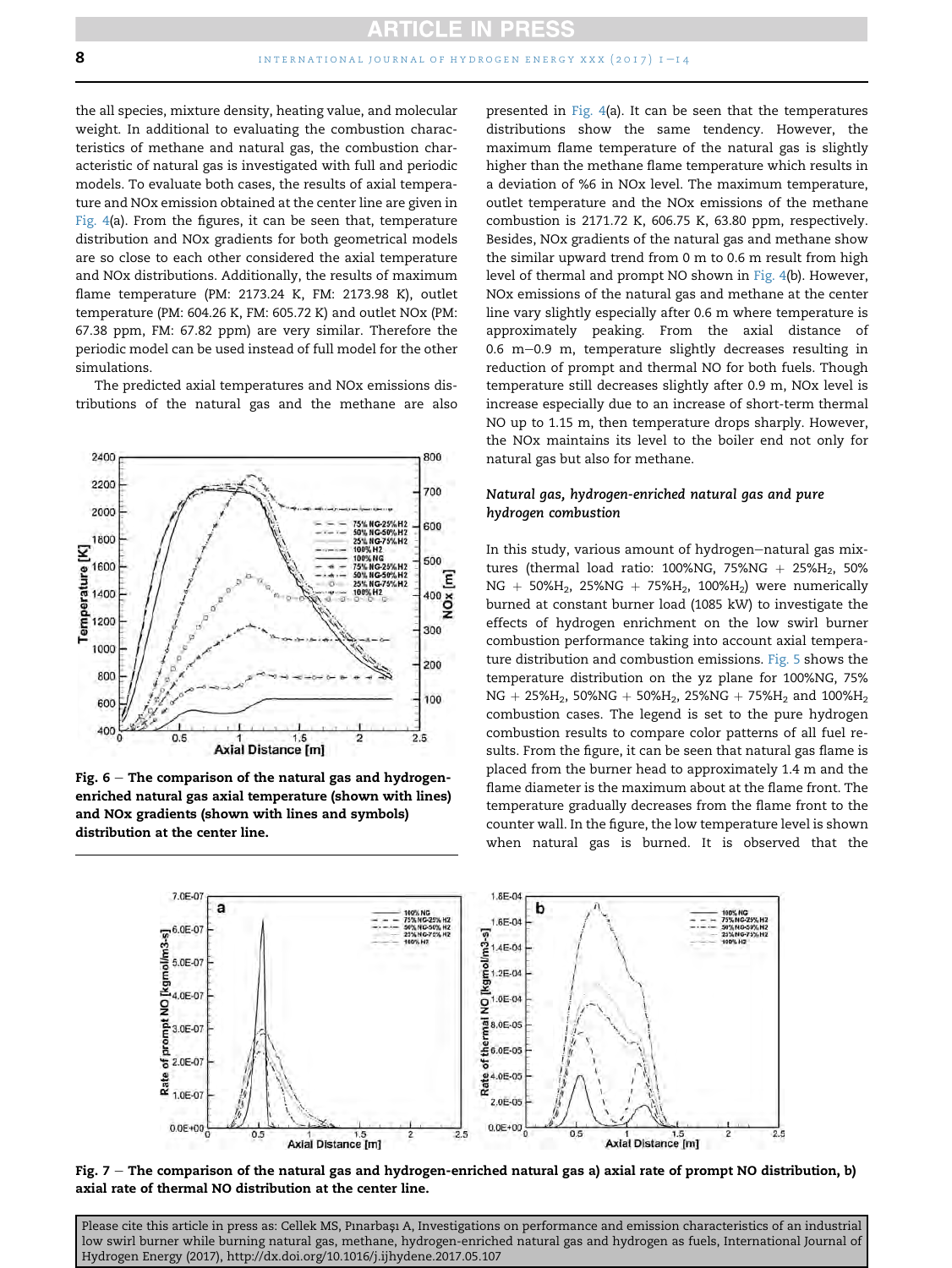<span id="page-9-0"></span>temperature distribution level gradually increased by the addition of hydrogen to natural gas through the flames. In additional to increasing flame length, hydrogen enrichment has also increased the flame diameter of natural gas not only at the burner head but also at the end of the flame length. In spite of increasing the hydrogen ratio in the fuel, the flame lengths and flame diameters changes are limited. The maximum flame and high flame field take place during the pure hydrogen combustion. [Fig. 6](#page-8-0) gives the axial temperature distribution at the center line of the boiler and burner. It is noticeable that the addition of hydrogen at any rate causes an increase in axial temperature over the range of  $0-0.5$  m. At the point where the axial distance is 0.6 m, the natural gas combustion reaches the highest temperature value while the hydrogen-enriched natural gas combustions reaches the maximum temperature value about 1 m. Although the temperature level of natural gas combustion decreases slightly after to the peak temperature from 0.6 m to 1.2 m, the increase in temperature levels is still observed with the addition of hydrogen. This situation affects the NOx gradient as shown in [Fig. 6.](#page-8-0) After the 1.2 m of axial distance, temperature levels are sharply decreased to the end of the boiler for all cases. As can be seen from the same figure, the gradual addition of hydrogen to natural gas appears to lead to a gradual increase in the axial temperature levels.

When natural gas, hydrogen-enriched natural gas and pure hydrogen NOx gradient tendencies are evaluated in the axial direction, the NOx emission level increases with hydrogen enrichment ([Fig. 6\)](#page-8-0). This is mainly due to high flame temperature of hydrogen result in high rate of thermal NO along the lengths of the flames (0-1.5 m) as shown in [Fig. 7](#page-8-0)(a). The higher amount of hydrogen in the fuel causes the higher the NOx level in case of combustion. For 100% and 75% loadings of natural gas, the NOx increase is two-stage due to increase in thermal and prompt NO at the first stage  $(0-0.5 \text{ m})$ , and an increase in thermal NO at the second stage  $(1 m-1.2 m)$ . On the other hand, there is a single-stage  $(0-1.1 \text{ m})$  increase for other gas mixtures and pure hydrogen as shown in [Fig. 7](#page-8-0)(a).



Fig.  $8$  – The comparison of the NOx emissions of natural gas and hydrogen-enriched natural gas and hydrogen combustions at the yz plane.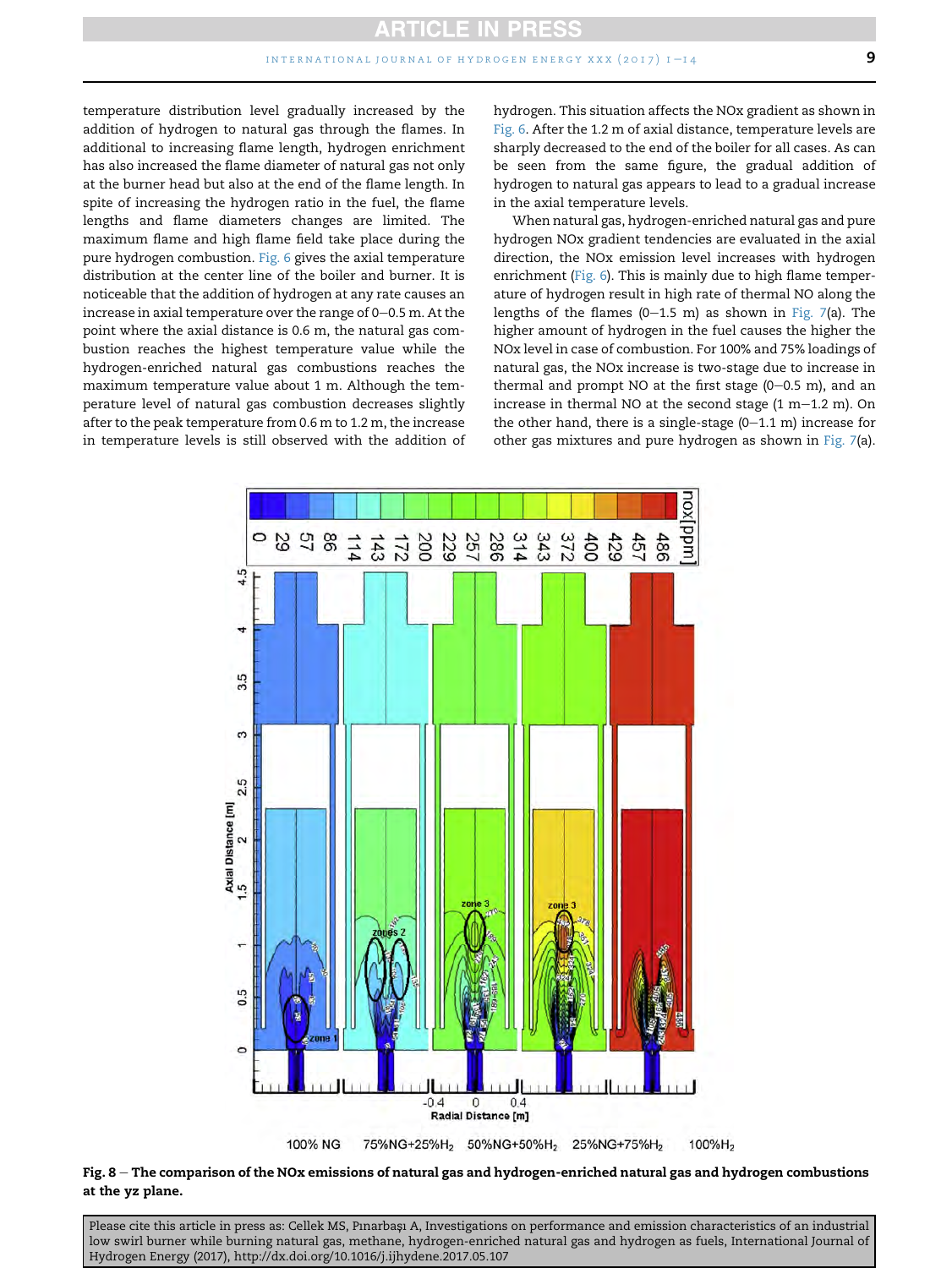<span id="page-10-0"></span>After the axial distance of 1.1 m, NOx levels tend to decrease especially for high hydrogen loads (50%, 75% and 100%, respectively) resulted from the depletion of the prompt NO and sharply reduction in the thermal NO. From [Fig. 7](#page-8-0)(a) and (b), it can be seen that the hydrogen-enriched combustion increases the thermal NO and prompt NO. Although during natural gas burning, the rate of prompt NO reaches twice as much as during hydrogen burning, it disappears at a shorter distance. [Fig. 8](#page-9-0) shows the NOx distribution contours and gives the information about NOx emission generation zones. From the figure, three zones namely zone 1, zone 2 and zone 3 approximately marked. In zone 1, the fuel reaches with swirled air flow results in the prompt NO formation mechanism due to local unburned hydrocarbons. The quantity of NO is relatively high. In zone 2, mostly the outer air coming around disc meets with the rest of fuel in a staged manner. The NO formed in zone 1 as well as molecular  $N<sub>2</sub>$  are both oxidized to  $NO<sub>2</sub>$  via thermal NOx. In the zone 3, the combustion is generally completed. The concentration of unburned fuels is quite low. In this region, the amount of  $NO<sub>2</sub>$  decreases to form NO and  $N_2$  [\[36\].](#page-14-0) Especially during the combustion of hydrogen-enriched natural gas at the thermal load ratios of  $50\%NG + 50\%H_2$  and  $25\%NG + 75\%H_2$ , the NO formation is clearly shown by the reduction of  $NO<sub>2</sub>$  to  $NO$  and  $N<sub>2</sub>$  in zone 3. The NOx left in the flue gas limit the final NOx levels which are mainly NO with low quantitative of  $NO<sub>2</sub>$ .

The addition of hydrogen to natural gas also has an effect on fuel consumption. If natural gas is enriched by hydrogen with 25%, 50% and 75% of thermal load, the amount of consumed fuel is reduced by 14.70%, 29.40% and 44.11%. In case of 100% hydrogen burning instead of natural gas, the amount of fuel reduces by 58.81%.



Fig. 9 - The comparison of the CO emissions of natural gas, hydrogen-enriched natural gas and hydrogen combustions at yz plane.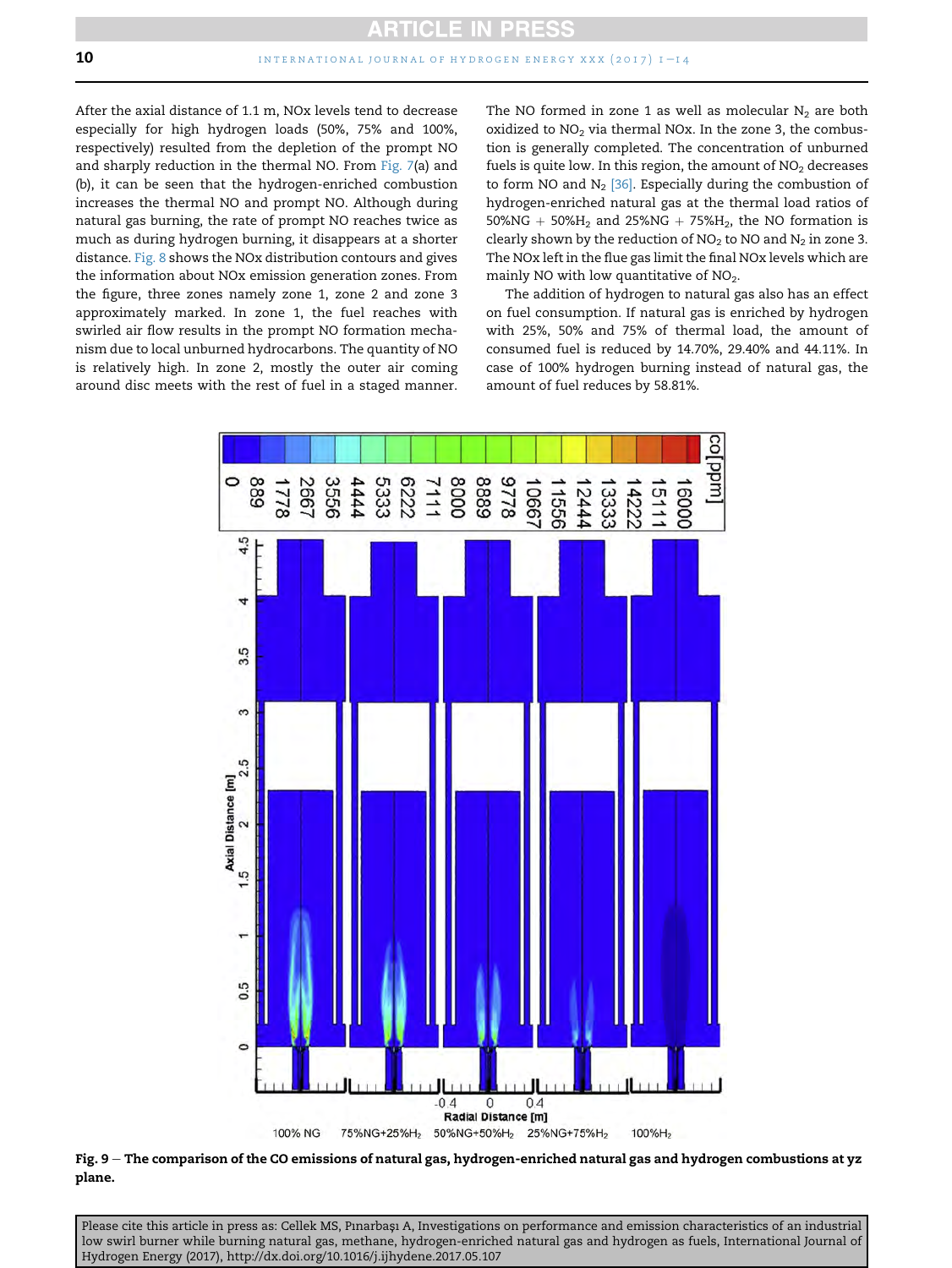

Fig.  $10$  – The comparison of the natural gas and hydrogen-enriched natural gas a) axial CO distribution, b) CO<sub>2</sub> distribution at the center line.



Fig. 11 – The comparison of the natural gas and hydrogen-enriched natural gas a) axial  $O_2$  distribution at the center line, b) axial  $H<sub>2</sub>O$  distribution.

#### CO,  $CO<sub>2</sub>$ , H<sub>2</sub>O, O<sub>2</sub>, CH<sub>4</sub> and H<sub>2</sub> combustion species

From the simulation results based on natural gas, hydrogenenriched natural gas and hydrogen fuels combustion, CO gradients distributions contours and axial direction values at center lines are shown in [Figs. 9 and 10,](#page-10-0) respectively. It is clearly shown from in the both figures that, hydrogen addition on natural gas decrease the level of CO, precisely reduce it to zero when pure hydrogen is utilized instead of natural gas. Although the CO levels inside the boiler too high especially for carbon (C) based fuels such as natural gas and hydrogenenriched natural gas, the values at the center line are quite low especially at the boiler outlet (0 ppm). It is also demonstrated in Fig. 10(a) that the combustion of the high hydrogenenriched natural gas (%25NG + 75% $H_2$ ) gives less CO level compared to the low hydrogen-enriched load (%75NG  $+$  25%  $H_2$ ). CO<sub>2</sub> combustion emissions also show the same tendency with CO emissions and decrease with increasing hydrogen load in the fuel mixtures, eventually dropping to zero with pure hydrogen burning as shown in Fig. 10(b). Besides, reducing the natural gas load by half almost resulted in the reduction of  $CO<sub>2</sub>$  emissions by half.

Contrary to CO and  $CO<sub>2</sub>$  emissions, the H<sub>2</sub>O value is particularly high in products of hydrogen-enriched natural gas combustions. Since only the product of the hydrogen oxidizer combustion is  $H_2O$ . Furthermore, the level of  $H_2O$ almost doubles as shown in Fig. 11(a), when hydrogen is burned as fuel instead of natural gas.

The distribution of the  $O_2$ , which is one of the most important species of the combustion known as an oxidizer, in the boiler is presented in Fig. 11(b). From the figures, when burning begins in the first part of the boiler, hydrogenenriched fuels react with more oxygen. In addition, when combustion is developed and completed, the amount of excess oxygen remaining in the boiler increases with increasing hydrogen mass fraction.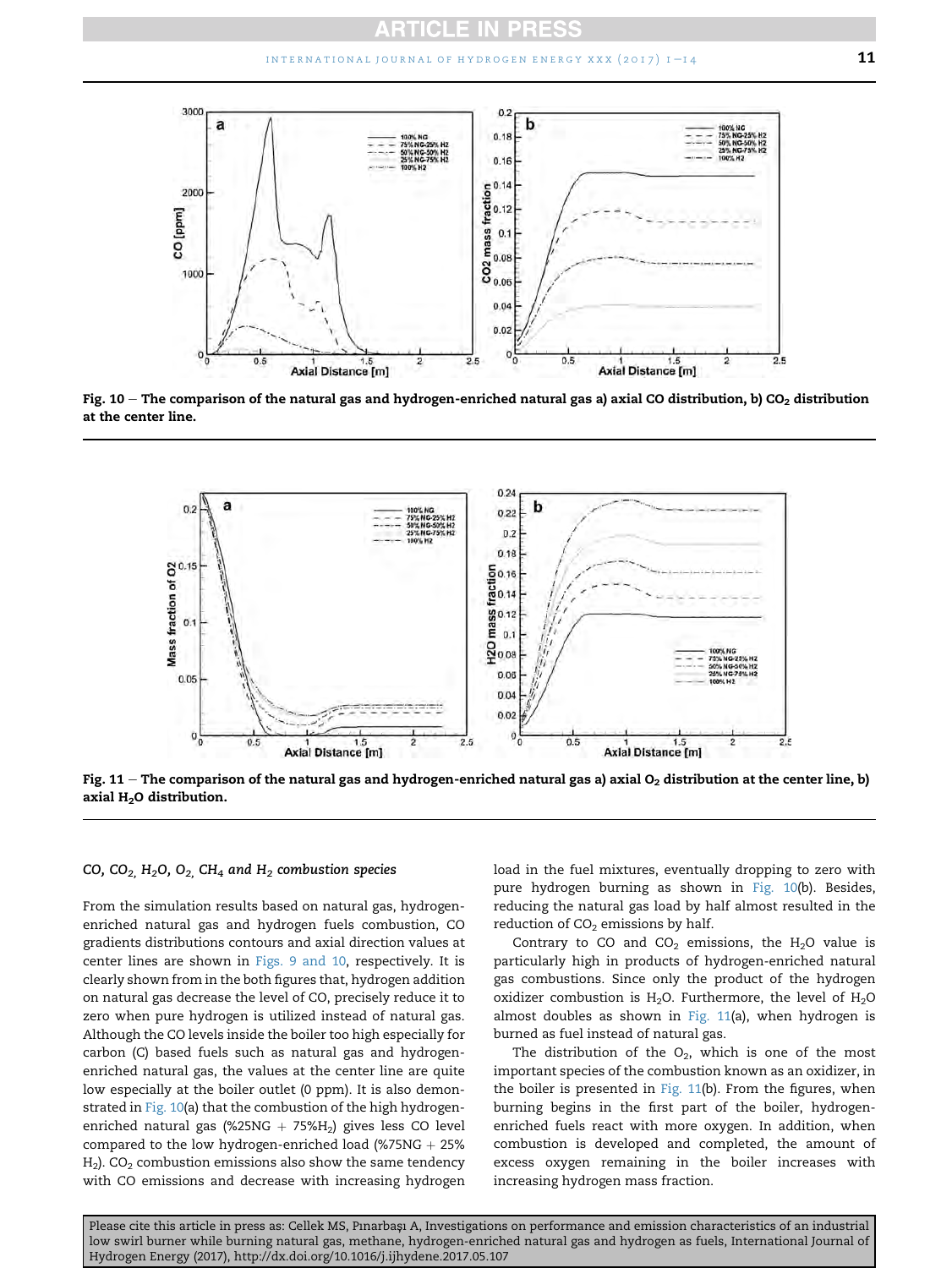

Fig. 12 – The comparison of the combustion products and outlet temperature (T<sub>out</sub>) of studied fuels a) NOx emissions, (b) CO<sub>2</sub> emissions (c)  $O_2$  species (d)  $T_{\text{out}}$  measurement (e) CO emissions at the boiler outlet (stack inlet).

#### Combustion emissions at the outlet

In order to compare the experimental and CFD results, combustion emissions and temperature at the outlet have compared in Fig. 12. Although the combustion emissions such as NOx and  $CO<sub>2</sub>$  of NG and CH<sub>4</sub> close to each other, they show a slight deviation as shown in Fig.  $12(a)$ , (b). However, the deviation of  $O_2$  and outlet temperatures (T<sub>out</sub>) is greater (see Fig. 12(c), (d)). When the natural gas experimental test results are taken as a reference, the deviations in CFD results for NOx,  $CO<sub>2</sub>$ , CO and T<sub>out</sub> in NG combustion are 6.16%, 0.86%, 10.51% and 14.15%, respectively. In addition, the deviations in CFD results for NOx,  $CO_2$ , CO and  $T_{out}$  in CH<sub>4</sub> combustion are 0.31%, 1.96%, 1.93% and 14.61%, respectively. CFD results of natural gas and methane combustion productions are similar to each other but  $O_2$ . The difference between  $O_2$  concentrations for two fuels is around 8.58%. On the other hand, the combustion emissions of the hydrogen-blending natural gas and pure hydrogen show quite differences as compared NG. When hydrogen add to the natural gas loadly by 25%, 50% and 75% and utilize instead of natural gas by 100%, the predicted NOx levels increase by 92.81%, 219.72%, 360% and 659.30%, respectively. Additionally the quantities of  $CO<sub>2</sub>$  are remarkably decreased by 19.45%, 42.58%, 69.15% and 100%, respectively. Furthermore, the  $O<sub>2</sub>$  concentrations are increased by 12.91%, 15.64%, 18.78% and 22.43%, respectively. The predicted gases temperatures levels at the boiler outlet are shown in Fig. 12(d). The predicted temperatures of the combustion gases of CH4 and NG are close to each other and higher than pure hydrogen and hydrogen-blended natural gas combustions. On the other hand, the boiler gas outlet temperature increases as the hydrogen ratio in the fuel increases. The predicted emission value of CO was approximately 0 ppm for all fuels while the measured level was 1 ppm during the natural gas combustion as shown in Fig. 12(e). It is understood from the results that modeling natural gas as methane or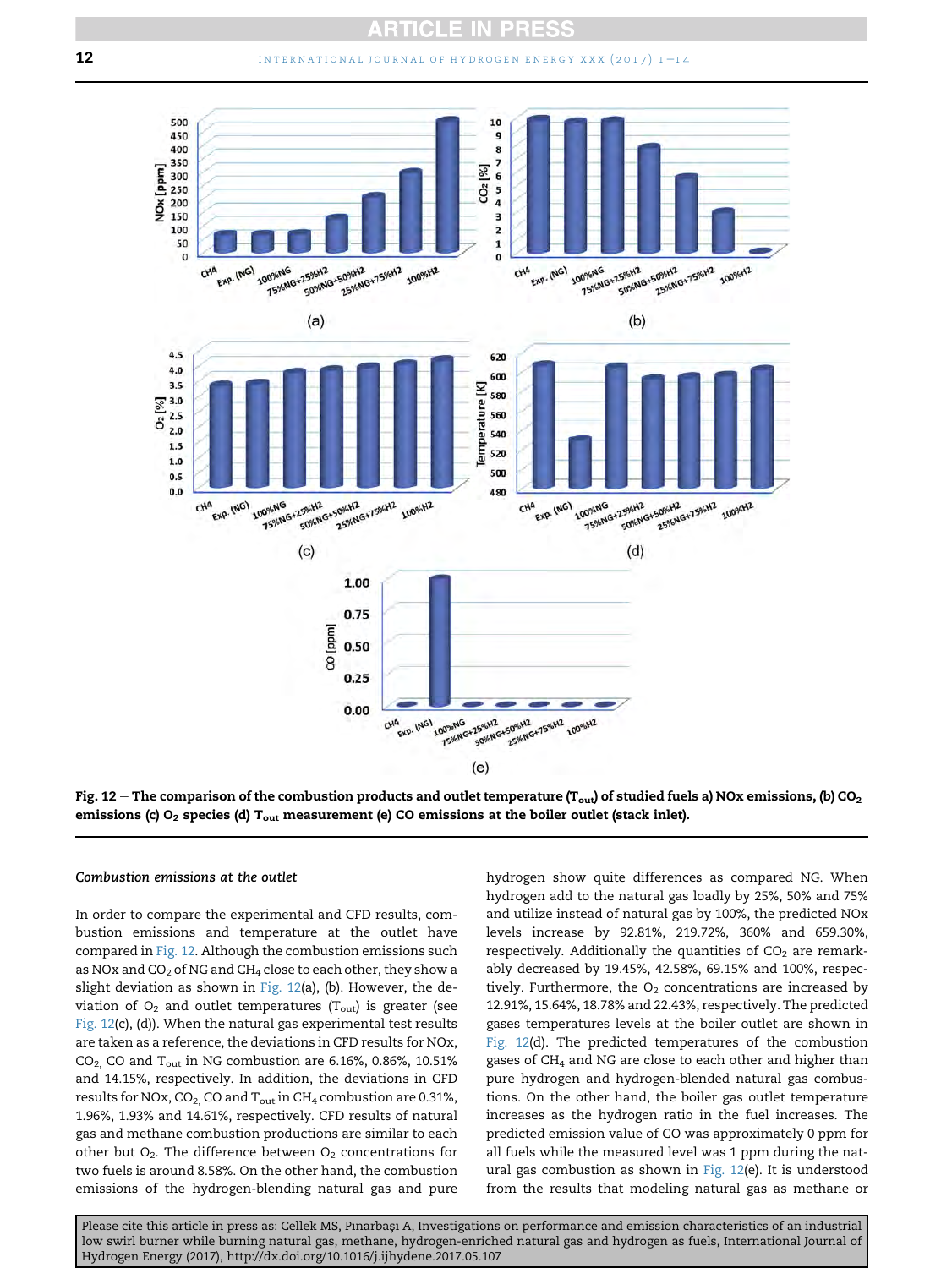<span id="page-13-0"></span>natural gas gives approximately results based on the predictions level of NOx,  $CO<sub>2</sub>$ , CO maybe  $O<sub>2</sub>$  but involves some deviation especially for temperature guess at the outlet of the boiler. Additionally, with the addition of hydrogen on the natural gas, the quantities of  $CO<sub>2</sub>$  are remarkably decreased at the outlet. Furthermore, when pure hydrogen used instead of natural gas,  $CO<sub>2</sub>$  is disappeared due to absence of carbon element in the hydrogen fuel. Unlike  $CO<sub>2</sub>$ , NOx increases as the ratio of hydrogen in the natural gas increases result from high flame temperatures. And also when pure hydrogen is burned, NOx emissions increase significantly due to highest flame temperature.

# Conclusion

Experimental results obtained from natural gas combustion in a low swirl burner and hot water boiler have been used as boundary conditions for two geometrical models for CFD modeling. One of the two models is based on a periodic boundary condition, which allows working with fewer meshes instead of a dense mesh. Then, combustion characteristics and emissions of the methane, which is the main component of natural gas and correspond to the majority, (95.05%) have examined with the methane-air-2step reaction mechanism. Additionally, the  $CH_4$  reaction mechanism has been modified to take into account natural gas properties. In this way, the emissions levels of both fuels are revealed. Further, the effects of hydrogen-enriched natural gas and pure hydrogen on the combustion characteristics of the burner-boiler have been investigated at the same thermal load (1085 kW). The results are compared to the natural gas combustion results. The conclusions arising from this study are as follows:

- From the obtained results, the realizable  $k-e$  model is more suitable than the RNG model for the prediction of NOx emission of low swirl turbulent flows.
- Modification of the unimportant parts of the geometric model in order to use periodic boundary condition gives satisfactory results without going out of working conditions.
- With the use of Eddy Dissipation combustion model, natural gas can be modeled with methane-air-2step reaction mechanism with some deviation. However, it is more realistic approach to modify methane reaction mechanism taking into consideration the species, mixture density, heating value and molecular weight of natural gas.
- Combustion behaviors of natural gas (with modified reaction mechanism) and methane (with methane-air-2step) are similar and the results are close to each other. However, NOx and oxygen levels show differences. The deviation between NOx levels is 6% while the oxygen levels are 11%.
- In the case of natural gas-hydrogen mixtures, when hydrogen addition to the natural gas by 25%, 50% and 75%, the NOx emission level increases by 92.81%, 219.72% and 360% respectively.
- Since there is no C element in pure hydrogen fuel, CO and CO2 emissions do not occur in the case of hydrogen combustion, but NOx gives the highest level with 485.95 ppm.

In this case, the NOx emissions at the boiler output increase by 659.30% compared to pure natural gas.

- Although the prompt NO formed during natural gas combustion is higher than the NO generated during hydrogen combustion, the NO formed in a larger region during hydrogen combustion.
- The addition of hydrogen to natural gas also has an effect on fuel consumption. If natural gas is enriched by hydrogen with 25%, 50% and 75%, the amount of consumed fuel is reduced by 14.70%, 29.40% and 44.11% for the same burner capacity. In case of 100% hydrogen burning instead of natural gas, the amount of fuel reduces by 58.81%.

# Acknowledgment

This academic research supported by Yildiz Technopark and Company of Termo-Heat Isi San. A.Ş. We gratefully thank to the management and employees of the both companies for their supports.

#### references

- [1] <http://www.ghgonline.org/otherco.htm>.
- [2] Yilmaz T, Yilmaz A, Erdinç MT. Energy recovery from hydrogen combustion at elevated pressures. Int J Hydrogen Energy 2017. [http://dx.doi.org/10.1016/j.ijhydene.2016.12.146.](http://dx.doi.org/10.1016/j.ijhydene.2016.12.146)
- [3] [Sandalcı T, Karag](http://refhub.elsevier.com/S0360-3199(17)31979-1/sref3)ö[z Y. Experimental investigation of the](http://refhub.elsevier.com/S0360-3199(17)31979-1/sref3) [combustion characteristics, emissions and performance of](http://refhub.elsevier.com/S0360-3199(17)31979-1/sref3) [hydrogen port fuel injection in a diesel engine. Int J Hydrogen](http://refhub.elsevier.com/S0360-3199(17)31979-1/sref3) [Energy 2014;39:18480](http://refhub.elsevier.com/S0360-3199(17)31979-1/sref3)-[9.](http://refhub.elsevier.com/S0360-3199(17)31979-1/sref3)
- [4] [Wu W, Wang B, Shi W, Li X. Absorption heating technologies:](http://refhub.elsevier.com/S0360-3199(17)31979-1/sref4) [a review and perspective. Appl Energy 2014;130:51](http://refhub.elsevier.com/S0360-3199(17)31979-1/sref4)-[71](http://refhub.elsevier.com/S0360-3199(17)31979-1/sref4).
- [5] [Hammond GP, Norman JB. Heat recovery opportunities in UK](http://refhub.elsevier.com/S0360-3199(17)31979-1/sref5) [industry. Appl Energy 2014;116:387](http://refhub.elsevier.com/S0360-3199(17)31979-1/sref5)-[97.](http://refhub.elsevier.com/S0360-3199(17)31979-1/sref5)
- [6] [Mokheimer EMA, Sanusi YS, Habib MA. Numerical study of](http://refhub.elsevier.com/S0360-3199(17)31979-1/sref6) [hydrogen-enriched methane-air combustion under ultra](http://refhub.elsevier.com/S0360-3199(17)31979-1/sref6)[lean conditions. Int J Hydrogen Energy 2016;40:743](http://refhub.elsevier.com/S0360-3199(17)31979-1/sref6)-[62.](http://refhub.elsevier.com/S0360-3199(17)31979-1/sref6)
- [7] [Colella WG, Jacobson MZ, Golden DM. Switching to a U.S.](http://refhub.elsevier.com/S0360-3199(17)31979-1/sref7) [hydrogen fuel cell vehicle fleet: the resultant change in](http://refhub.elsevier.com/S0360-3199(17)31979-1/sref7) [emissions, energy use, and greenhouse gases. J Power](http://refhub.elsevier.com/S0360-3199(17)31979-1/sref7) [Sources 2005;150:150](http://refhub.elsevier.com/S0360-3199(17)31979-1/sref7)-[81](http://refhub.elsevier.com/S0360-3199(17)31979-1/sref7).
- [8] Michalovic M. "Beyond hydrogen"[, \(The new chemistry of fuel](http://refhub.elsevier.com/S0360-3199(17)31979-1/sref8) [cells\). Chemmatters December 2007:17](http://refhub.elsevier.com/S0360-3199(17)31979-1/sref8)-[9. Teacher](http://refhub.elsevier.com/S0360-3199(17)31979-1/sref8)'s guide.
- [9] [Kahveci EE, Taymaz I. Experimental investigation on water](http://refhub.elsevier.com/S0360-3199(17)31979-1/sref9) [and heat management in a PEM fuel cell using response](http://refhub.elsevier.com/S0360-3199(17)31979-1/sref9) [surface methodology. Int J Hydrogen Energy 2014;39:10655](http://refhub.elsevier.com/S0360-3199(17)31979-1/sref9)-[63.](http://refhub.elsevier.com/S0360-3199(17)31979-1/sref9)
- [10] [Mishra DP. Fundamentals of combustion, revised edition.](http://refhub.elsevier.com/S0360-3199(17)31979-1/sref10) [New Delhi-110001: PHI Learning Private Limited; 2010.](http://refhub.elsevier.com/S0360-3199(17)31979-1/sref10)
- [11] [Sharma S, Ghoshal SK. Hydrogen the future transportation](http://refhub.elsevier.com/S0360-3199(17)31979-1/sref11) [fuel: from production to applications. Renew Sustain Energy](http://refhub.elsevier.com/S0360-3199(17)31979-1/sref11) [Rev 2015;43:1151](http://refhub.elsevier.com/S0360-3199(17)31979-1/sref11)-[8.](http://refhub.elsevier.com/S0360-3199(17)31979-1/sref11)
- [12] [Riis T, Hagen Elisabet F, Vie PJS, Ulleberg Øystein. Hydrogen](http://refhub.elsevier.com/S0360-3199(17)31979-1/sref12) [production R](http://refhub.elsevier.com/S0360-3199(17)31979-1/sref12)&[D: priorities and gaps. IEA Hydrogen](http://refhub.elsevier.com/S0360-3199(17)31979-1/sref12) [Implementing Agreement \(HIA\). 2006](http://refhub.elsevier.com/S0360-3199(17)31979-1/sref12).
- [13] [Y](http://refhub.elsevier.com/S0360-3199(17)31979-1/sref13)ı[lmaz I, Ilbas M. An experimental study on hydrogen](http://refhub.elsevier.com/S0360-3199(17)31979-1/sref13)[methane mixtured fuels. Int Commun Heat Mass Transf](http://refhub.elsevier.com/S0360-3199(17)31979-1/sref13) 2008:35:178-[87](http://refhub.elsevier.com/S0360-3199(17)31979-1/sref13).
- [14] [Ilbas M, Y](http://refhub.elsevier.com/S0360-3199(17)31979-1/sref14)ı[lmaz I. Experimental analysis of the effects of](http://refhub.elsevier.com/S0360-3199(17)31979-1/sref14) [hydrogen addition on methane combustion. Int J Energy Res](http://refhub.elsevier.com/S0360-3199(17)31979-1/sref14) [2012;36:643](http://refhub.elsevier.com/S0360-3199(17)31979-1/sref14)-[7.](http://refhub.elsevier.com/S0360-3199(17)31979-1/sref14)